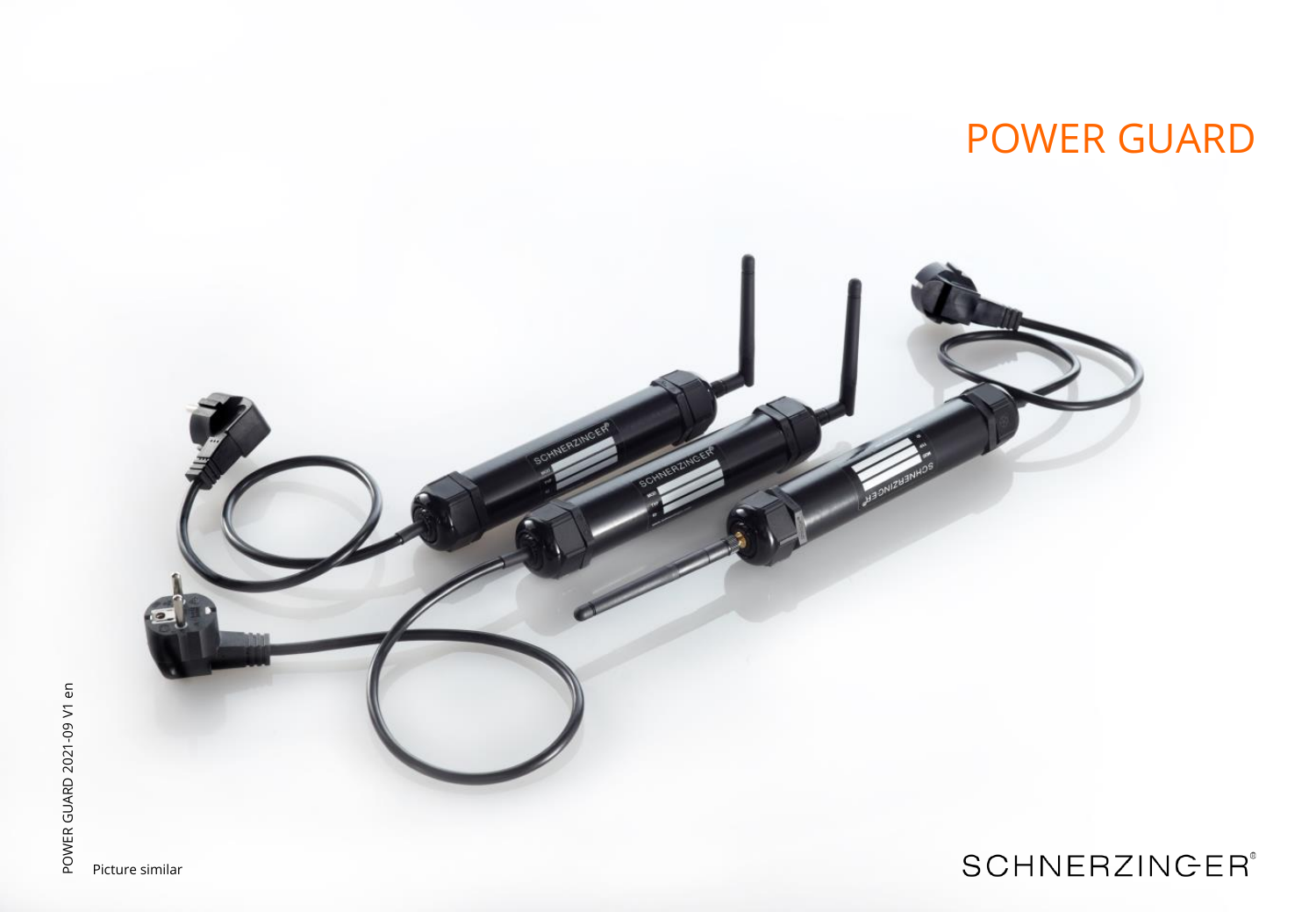Dear customer,

Thank you for your purchase of a SCHNERZINGER product.

Please take the time to precisely read the information in this guide. You will find important instructions to use your product and hints for the optimal integration into your HiFi system.

This guide facilitates your use of the product, promotes understanding its functional characteristics and helps you to obtain the full efficiency of the product.

We hope you enjoy your new SCHNERZINGER product.

# **Package Contents**

**POWER GUARD**

**Dimensions and weight** (I x w x h in cm; weight in kg) POWER GUARD (all models) 20 x 3.5 x 3.5 (without antenna); 0.5 The antenna is 11 cm long.

Please clean the product with a non-scratching dry duster only. Avoid using cleaning agents.

A potting compound in the devices protects the innovative GIGA CANCELING technology with its particular electrical components specially manufactured for SCHNERZINGER against direct access and screening via X-ray or magnetic field applications. A slight rustling caused by this potting compound is normal and does not result in any functional impairment. There are no informed crystals in the devices.

In case of malfunctions contact your SCHNERZINGER dealer. Please do not attempt to service the device yourself or to open it, in that case you will lose your entitlement for our manufacturer warranty.

In the case of damages at the power plug or power cable please initiate an exchange at SCHNERZINGER via your dealer.

### **Contents**

PROTECTOR SYSTEM

POWER GUARD

Use of POWER GUARD

Recommended applications of POWER GUARD

Lasting effect of the POWER GUARD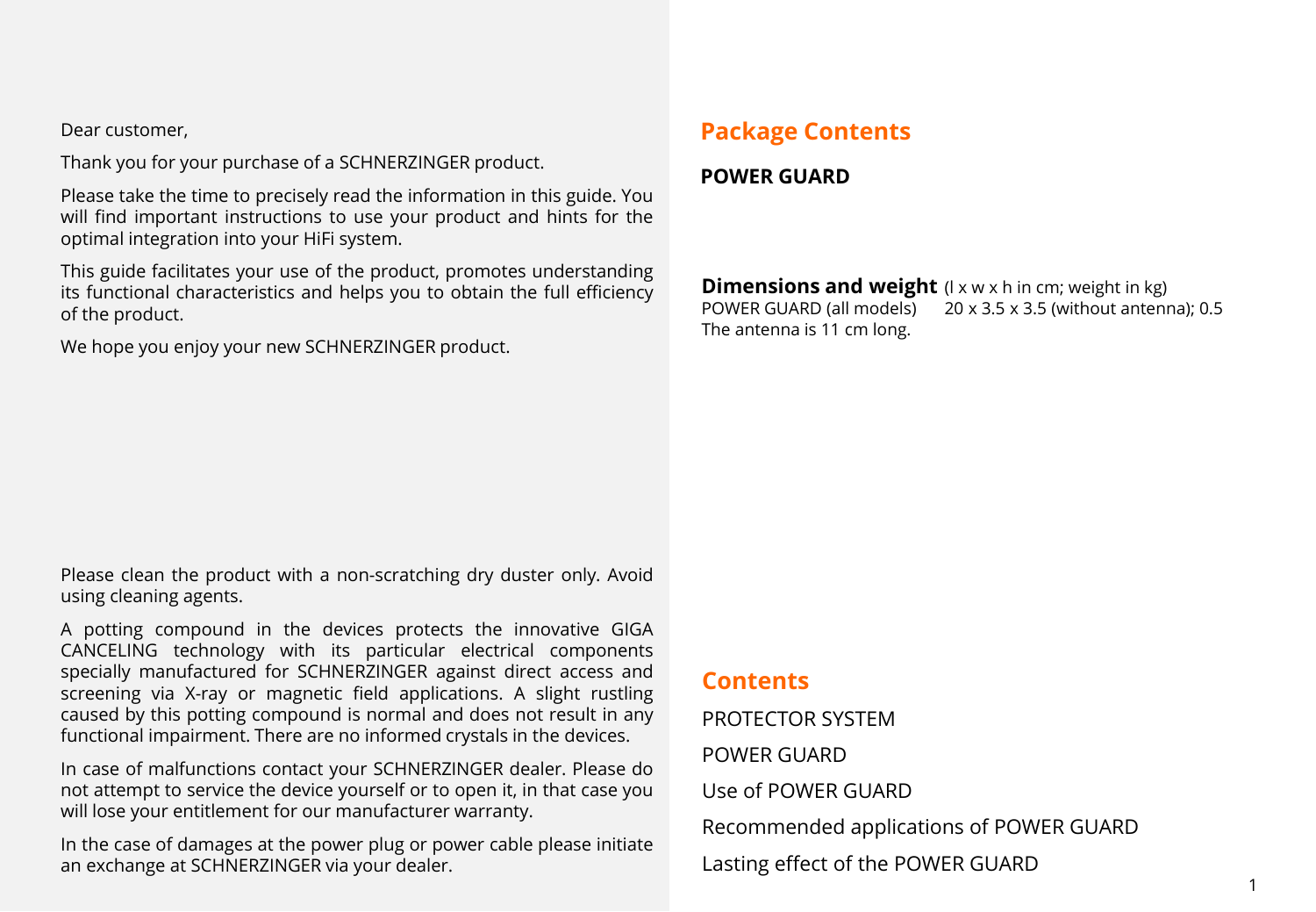## **PROTECTOR SYSTEM**

The music reproduction quality of an audio system is highly affected by low and high frequency electrical interfering fields, caused by Wi-Fi, cellular radio, power lines etc. With the **PROTECTORS** and their integrated trendsetting **GIGA CANCELING** technology, SCHNERZINGER has developed a product category that actively eliminates the sonic effects of low and high frequency interfering fields.

The PROTECTORS significantly enhance the transmission quality of audio systems. The sonic effects include an astonishingly higher spatial depth and resolution as well as increased broad and fine dynamics in music reproduction.

Utilizing the operating principle and efficiency of the GIGA CANCELING technology, the SCHNERZINGER PROTECTORS represent a unique solution in the market.

An important health aspect: protector technology does not increase radiation exposure within the room.

#### **POWER GUARD / POWER GUARD MAX / POWER GUARD BOOSTER**

The GIGA CANCELING technology of the **POWER GUARD, POWER GUARD MAX** and **POWER GUARD BOOSTER** clears up electrical interfering fields, resulting from the domestic power grid, radiating into the direct environment.

Application of multiple POWER GUARDS offers a flexible modular assignment at several critical points of the domestic power grid, e. g. at different phases or close to significant interfering sources such as computer, refrigerator, cooktop, router, etc.

Due to GIGA CANCELING technology the POWER GUARD can do without problematic filters and passive components like capacitors, which are responsible for loss of dynamics, resolution and naturalness; especially at high power requirements of the power grid.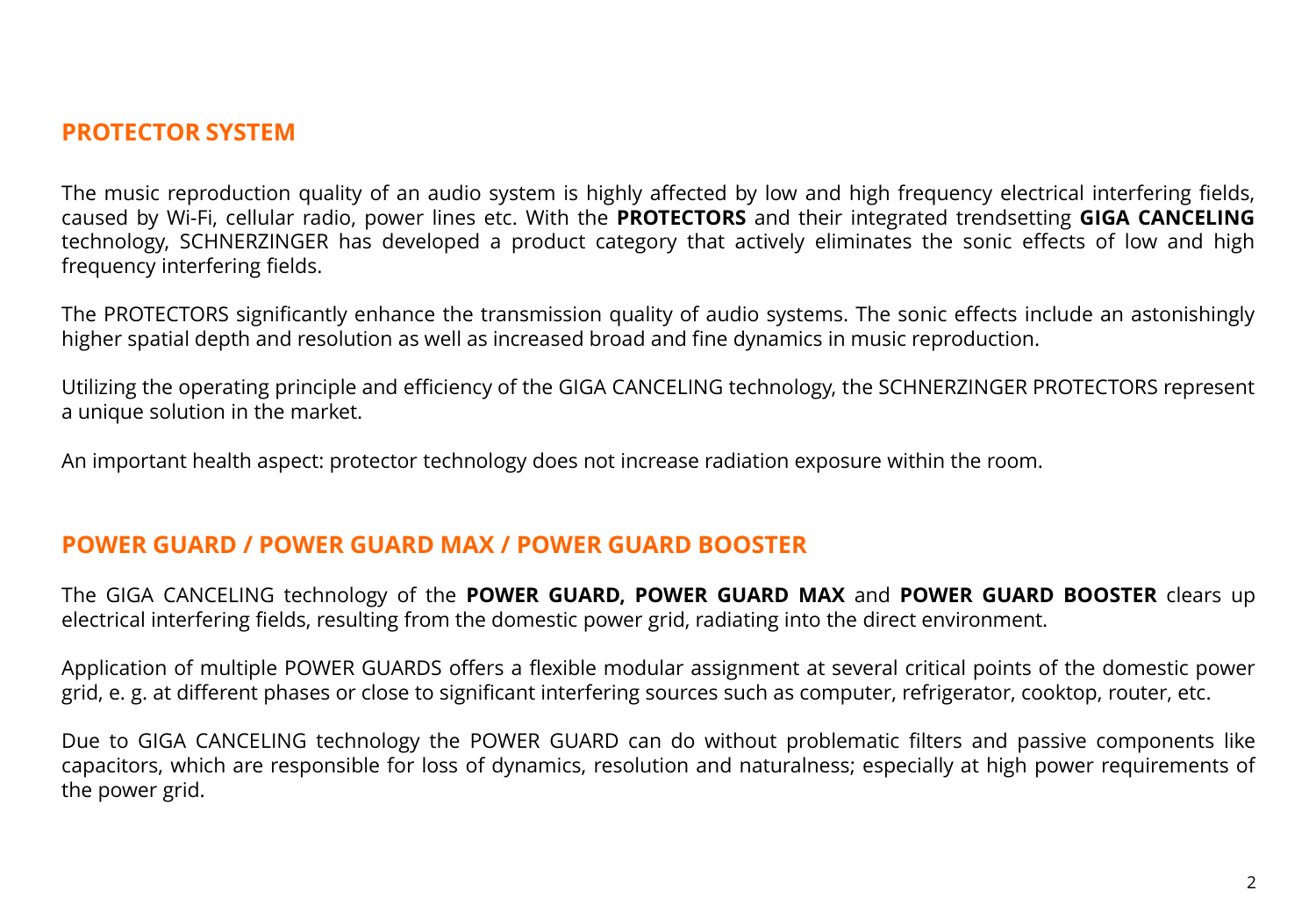# **Use of POWER GUARD**



\* note the correct phase (marked with a silver dot) – measure the phase of your socket.

To use a POWER GUARD, a master is required. The master offers the full POWER GUARD functionality and can therefore be used individually or together with one or more POWER GUARD in the same room.

If a POWER GUARD is to be used in another room or on another floor, a master is required for this room again.

For each individual POWER GUARD unit, the normal or the alternatively available power level MAX can be tested; any mixed operation of the power levels is possible.

The POWER GUARD BOOSTER works as an enhancer. For each individual application can be tested whether a POWER GUARD or a POWER GUARD BOOSTER or both together achieve the best effect. The POWER GUARD BOOSTER can also be used autonomously and independently of a POWER GUARD.

Mostly the use of one POWER BOOSTER is sufficient. If a POWER GUARD BOOSTER or POWER BOOSTER is already in use, the POWER GUARD will generally achieve the better effect for the other applications in the domestic power grid.

POWER GUARDS can be connected\* to free sockets.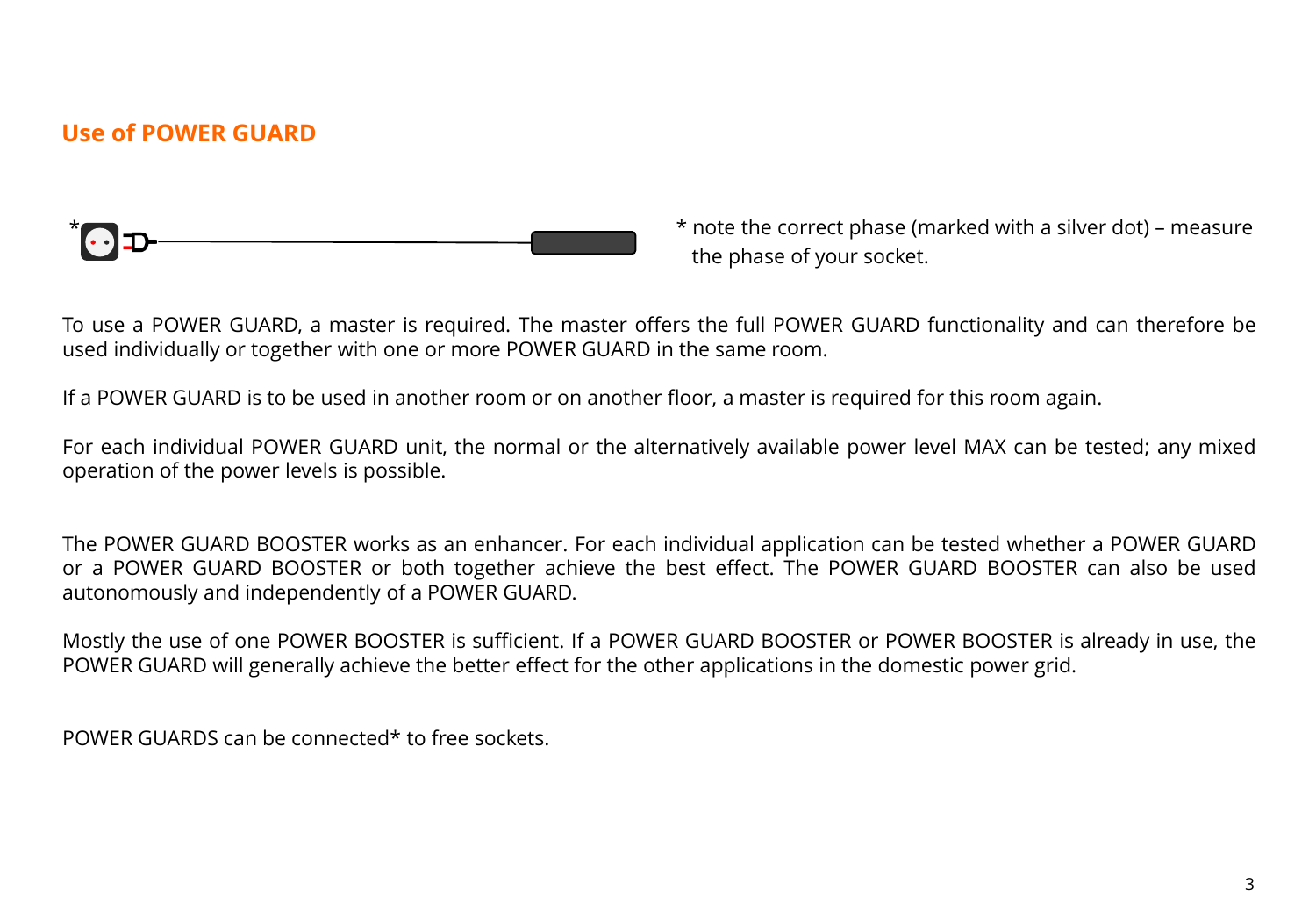# **Recommended applications of POWER GUARD**

POWER GUARD and GRID PROTECTOR basically fulfill the same function. The GRID PROTECTOR is an extreme powerful central unit and is especially recommended for the HiFi room, the POWER GUARD unfolds its effect in Its close environment and thus enables a flexible modular use at other critical points of the domestic power grid.

If a GRID PROTECTOR is available, it should be connected to the first slot on the HiFi power strip. If there is no GRID PROTECTOR, a POWER GUARD should be tried in the first slot of the HiFi power strip, where appropriate also a second one in the last slot. Additional POWER GUARD should cover the other phases of the domestic power distribution and be connected as close as possible to significant interfering sources of the grid such as computer, refrigerator, cooktop, router, etc., which are often located in other rooms or even in other floors or in the Basement. It is recommended to equip all phases of the domestic power distribution with a POWER GUARD.

To reach the best possible effect, SCHNERZINGER recommends testing different variants.

Example of a house with three phases, the HiFi system uses phase 1:

- GRID PROTECTOR (if available) in phase 1, in the first slot of the HiFi power strip, otherwise a POWER GUARD there
- POWER GUARD in phase 2 (directly at the computer, cooktop, router, refrigerator for example)
- POWER GUARD in phase 3 (directly at another significant interfering source for example)
- additional POWER GUARD for other interfering sources, where appropriate